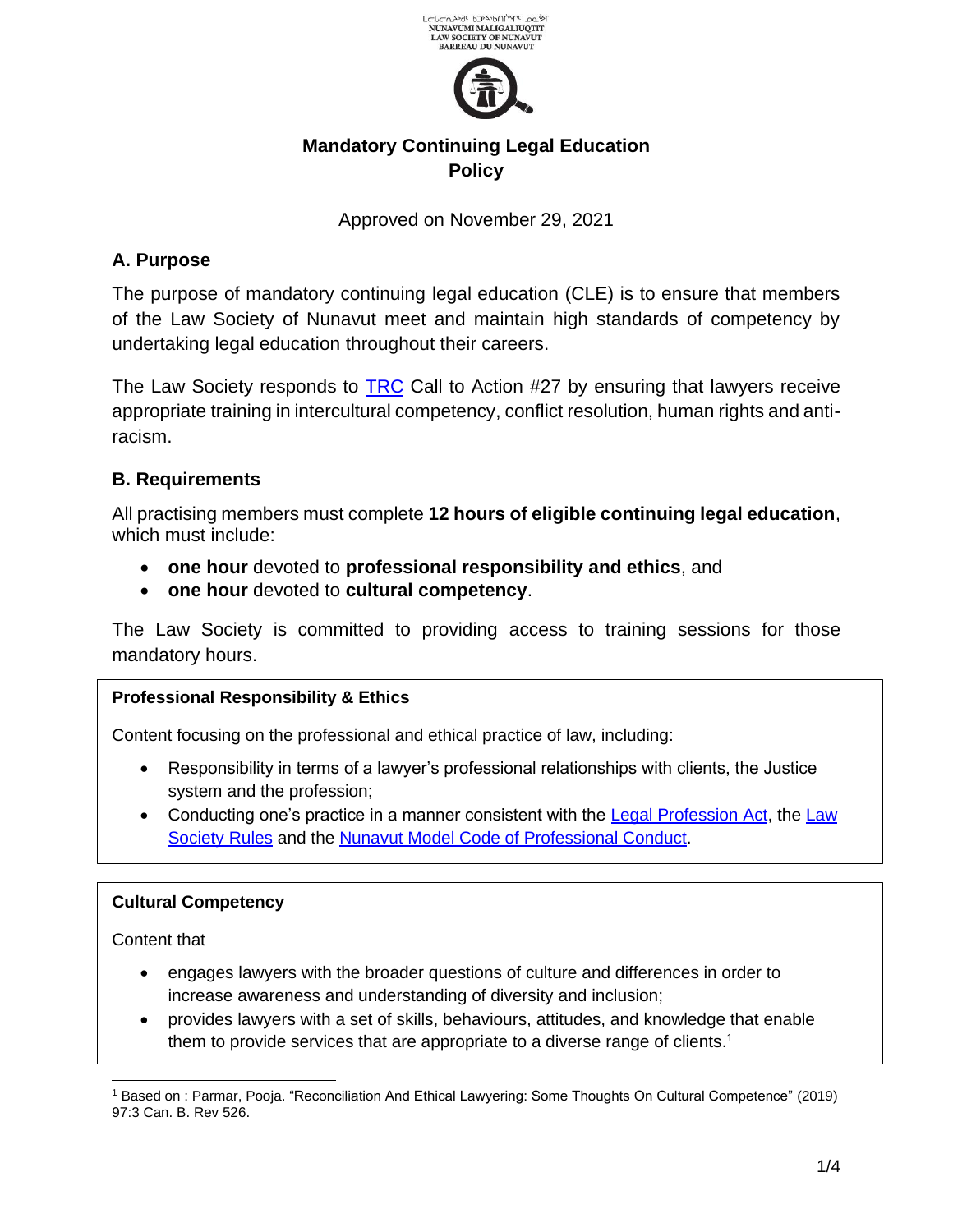## **C. Exemptions**

A practising member is not required to complete CLE activities during a calendar year, if during that year they:

- completed the bar admission program and were admitted to the Society;
- were inactive for the entire 12 months of the calendar year;
- were on leave or unable to practise because of illness or for any other reason acceptable to the Executive, for the entire 12 months of the calendar year.

Lawyers who are practising members of the Society for less than 12 months during a calendar year are required to complete **1 hour of eligible CLE for each full or partial calendar month** during which the member was engaged in the practice of law in Nunavut (active status).

### **D. Eligible CLE Activity Topics**

Eligible CLE activities are those activities that are set out in the Rules of the Society. The Executive is authorized to approve activities that contain significant substantive or practical content, with the primary objective of protection of the public by increasing the lawyer's professional competence, in relation to any of the following topics:

| Culture care & relations               | <b>Cultural Competency</b>                 |  |
|----------------------------------------|--------------------------------------------|--|
| Language training                      | Member wellness                            |  |
| Professional responsibility & Ethics   | Practice & standards management            |  |
| Substantive legal or procedural issues | Any other topics approved by the Executive |  |

The Executive will not approve activities relating to the following:

| Activities designed for or targeted at clients                                 |  |
|--------------------------------------------------------------------------------|--|
| Topics relating to law firm marketing or profit maximization                   |  |
| Activities prepared and delivered in the ordinary and usual course of practice |  |

Members are responsible for ensuring that the CLE activities they report meet the criteria listed above as well as fall under the definitions provided in section B.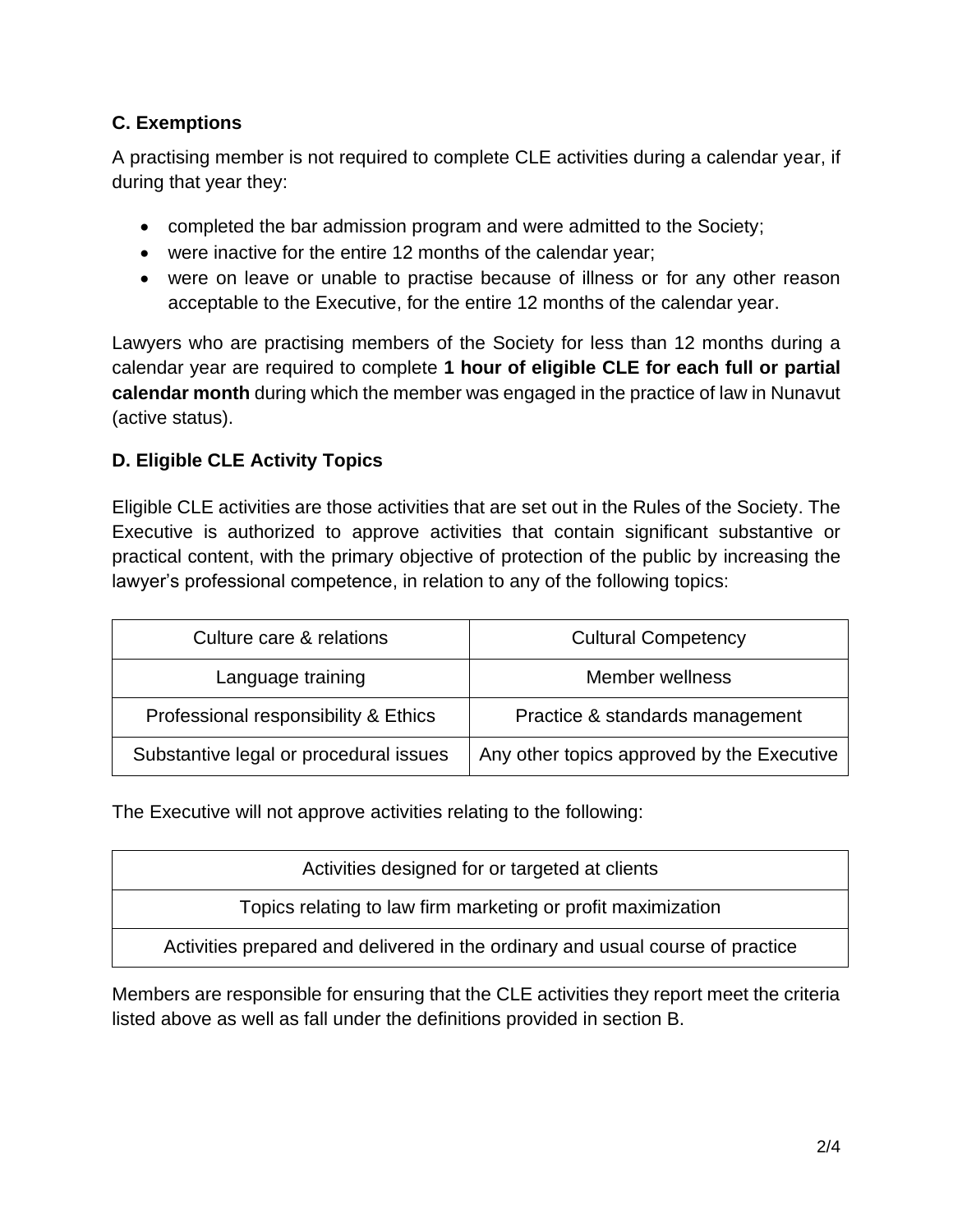A member can have a particular activity approved in advance by the Executive by **sending an email to [rleclerc@lawsociety.nu.ca](mailto:rleclerc@lawsociety.nu.ca) requesting that the activity be approved.** Requests will be reviewed every 15th of the month with a follow-up response by the last day of the month.

#### **E. Recognized CLE Activities**

CLE hours approved by another Law Society, the Canadian Bar Association, a law firm, a university, a legal department, a government agency or department, or a practice group of any of those entities can also be applied to the Law Society of Nunavut CLE requirements.

| <b>Ratio</b><br><b>Hour of Activity:</b><br><b>Eligible CLE Hour</b> | <b>Recognized CLE Activities</b>                                                                        | <b>Maximum</b><br><b>Eligible CLE Hours</b> |
|----------------------------------------------------------------------|---------------------------------------------------------------------------------------------------------|---------------------------------------------|
| 1:1                                                                  | <b>Educational Training</b>                                                                             | 9 CLE Hours                                 |
| 1:1                                                                  | <b>Group Study</b>                                                                                      | 6 CLE Hours                                 |
| 1:1                                                                  | <b>Cultural Competency</b>                                                                              | 3 CLE Hours                                 |
| 1:1                                                                  | <b>Member Wellness</b>                                                                                  | 3 CLE Hours                                 |
| 1:1                                                                  | Nunavut Official Language Training                                                                      | 3 CLE Hours                                 |
| 1:1                                                                  | Pro Bono (LSN Access to Justice Program)                                                                | 3 CLE Hours                                 |
| 1:1                                                                  | <b>Restricted Self Study</b>                                                                            | 6 CLE Hours                                 |
| 1:1                                                                  | <b>Unrestricted Self Study</b>                                                                          | 2 CLE Hours                                 |
| $1:2*$                                                               | Invited Speaker - Law-Related Event                                                                     | 4 CLE Hours                                 |
| $1:2*$                                                               | Moot Court (Coaching or Judging)                                                                        | 4 CLE Hours                                 |
| $1:2*$                                                               | Teaching a Course on a volunteer or part-time basis<br>(not as part of full time or regular employment) | 4 CLE Hours                                 |

The purpose of setting limits and maximum hours of activity is to ensure that the members have a balanced and diverse approach to completing their CLE requirements.

**\***These activities were given a 1:2 ratio to reflect preparation time.